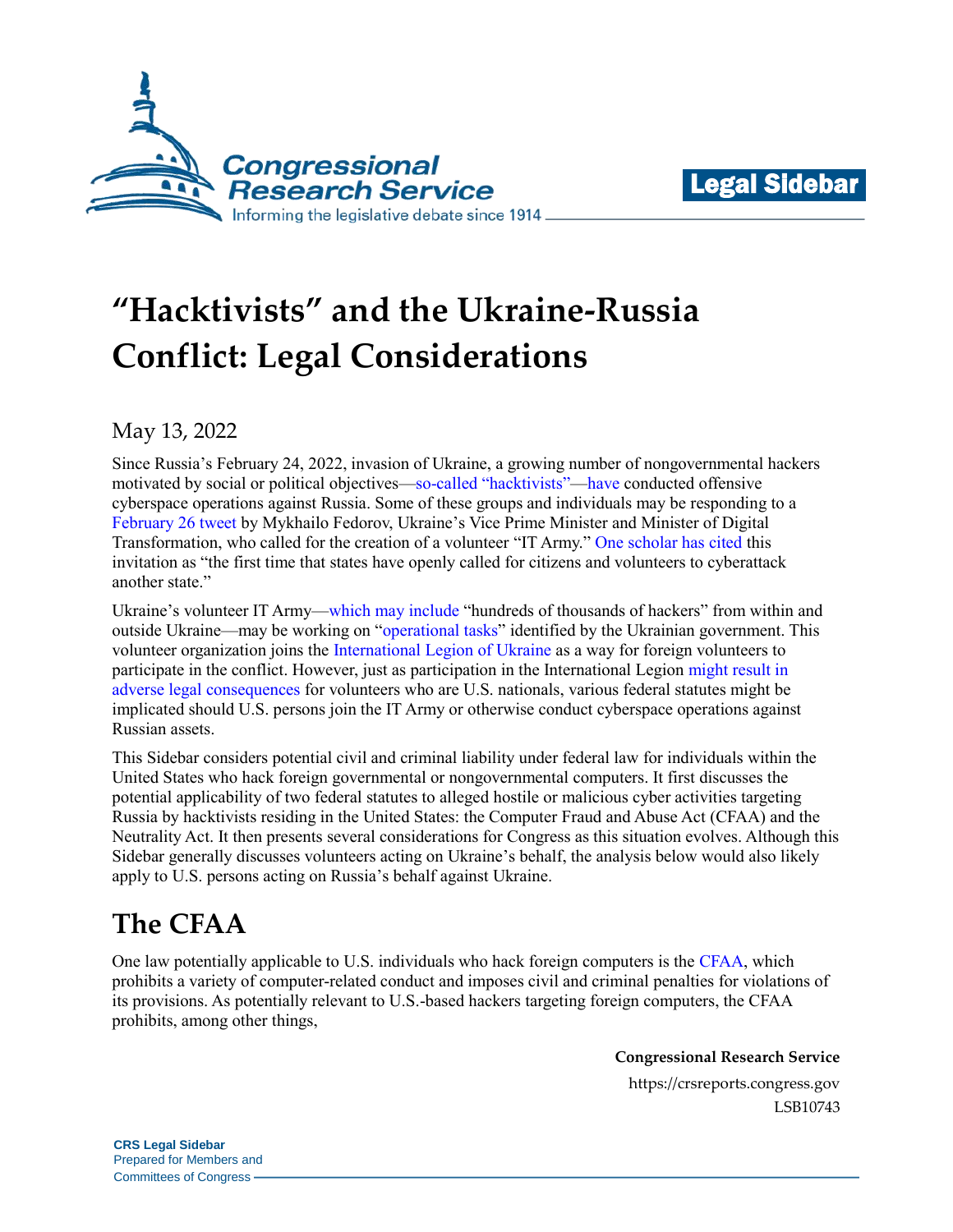- intentionally accessing a computer without authorization or in excess of authorization and obtaining certain information from a financial institution or a protected computer  $(18 \text{ U.S.C. } 1030(a)(2)(A)-(C));$
- knowingly accessing a protected computer without authorization or in excess of authorization with the intent to defraud, if "such conduct furthers the intended fraud and [the violator] obtains anything of value" (18 U.S.C.  $\S$  1030(a)(4));
- intentionally damaging a protected computer by knowingly transmitting a program, information, code, or command  $(18$  U.S.C.  $\S$   $1030(a)(5)$ ;
- knowingly, and with intent to defraud, trafficking in passwords or similar information granting access to a computer where such trafficking affects foreign commerce  $(18 \text{ U.S.C. } § 1030(a)(6))$ ; and
- threatening to cause damage or obtain information from protected computers with an intent to extort money or another thing of value  $(18 \text{ U.S.C. } §\ 1030(a)(7))$ .

For [purposes of the CFAA,](https://uscode.house.gov/view.xhtml?req=(title:18%20section:1030%20edition:prelim)%20OR%20(granuleid:USC-prelim-title18-section1030)&f=treesort&edition=prelim&num=0&jumpTo=true) a *computer* is any "electronic, magnetic, optical, electrochemical, or other high speed data processing device performing logical, arithmetic, or storage functions," including "any data storage facility or communications facility directly related to or operating in conjunction with such device . . . ." Courts [have interpreted](https://casetext.com/case/us-v-kramer-34) this definition broadly to include "any device that makes use of a[n] electronic data processor," [including](https://casetext.com/case/united-states-v-nosal-28) personal computers, servers, cell phones, smart devices, and infrastructure controllers.

The [CFAA defines](https://uscode.house.gov/view.xhtml?req=(title:18%20section:1030%20edition:prelim)%20OR%20(granuleid:USC-prelim-title18-section1030)&f=treesort&edition=prelim&num=0&jumpTo=true) a *protected computer* as, among other things, computers "used in or affecting interstate or foreign commerce or communication, including a computer located outside the United States that is used in a manner that affects interstate or foreign commerce or communication of the United States." As with the CFAA's definition of *computer*, [courts have construed](https://casetext.com/case/hiq-labs-inc-v-linkedin-corp-2) the meaning of *protected computer* broadly to include "effectively any computer connected to the Internet." In addition, at least one [court has](https://casetext.com/case/dac-v-expedia-inc)  [explained](https://casetext.com/case/dac-v-expedia-inc) that the CFAA applies to acts committed by individuals in the United States against protected computers outside the United States, as unauthorized conduct "basically happens simultaneously at the locations of the accessor and the accessed computer." For more information about the CFAA, see CRS Report R46536, *[Cybercrime and the Law: Computer Fraud and Abuse Act \(CFAA\) and the 116th](https://crsreports.congress.gov/product/pdf/R/R46536)  [Congress](https://crsreports.congress.gov/product/pdf/R/R46536)*, by Peter G. Berris.

#### **The CFAA and the Ukraine-Russia Conflict**

Given the expansive definitions of *computer* and *protected computer*, it appears that the CFAA could apply to individuals in the United States who engage in prohibited activities with respect to foreign computer systems outside the United States. This liability could conceivably arise in several ways. For example, [news reports indicate](https://www.reuters.com/technology/ukrainian-cyber-resistance-group-targets-russian-power-grid-railways-2022-03-01/) that Ukraine-backed hackers have planned attacks on Russian railways and its electrical grid. To the extent that these elements of Russia's infrastructure meet the CFAA's definition of *protected computer*, provisions such as § 1030(a)(5)(A)—prohibiting intentional damage of a protected computer through the knowing transmission of a program, code, or command—could potentially apply to attacks on Russian computers in the same way such attacks taking place entirely within the United States would be subject to this provision. This could occur, for example, if a hacker located in the United States (whether or not a U.S. citizen or national) knowingly transmitted a virus with the intent of damaging Russian infrastructure, causing it to malfunction. Similarly, ransomware attacks against Russian systems could potentially violate  $\S$  1030(a)(7), the CFAA's prohibitions on damaging protected computers or threatening to do so with intent to commit extortion.

Although the CFAA might apply as a matter of law to U.S. hackers' attacks on Russian computers, it is unclear, as a practical matter, whether the U.S. Department of Justice would choose to prosecute such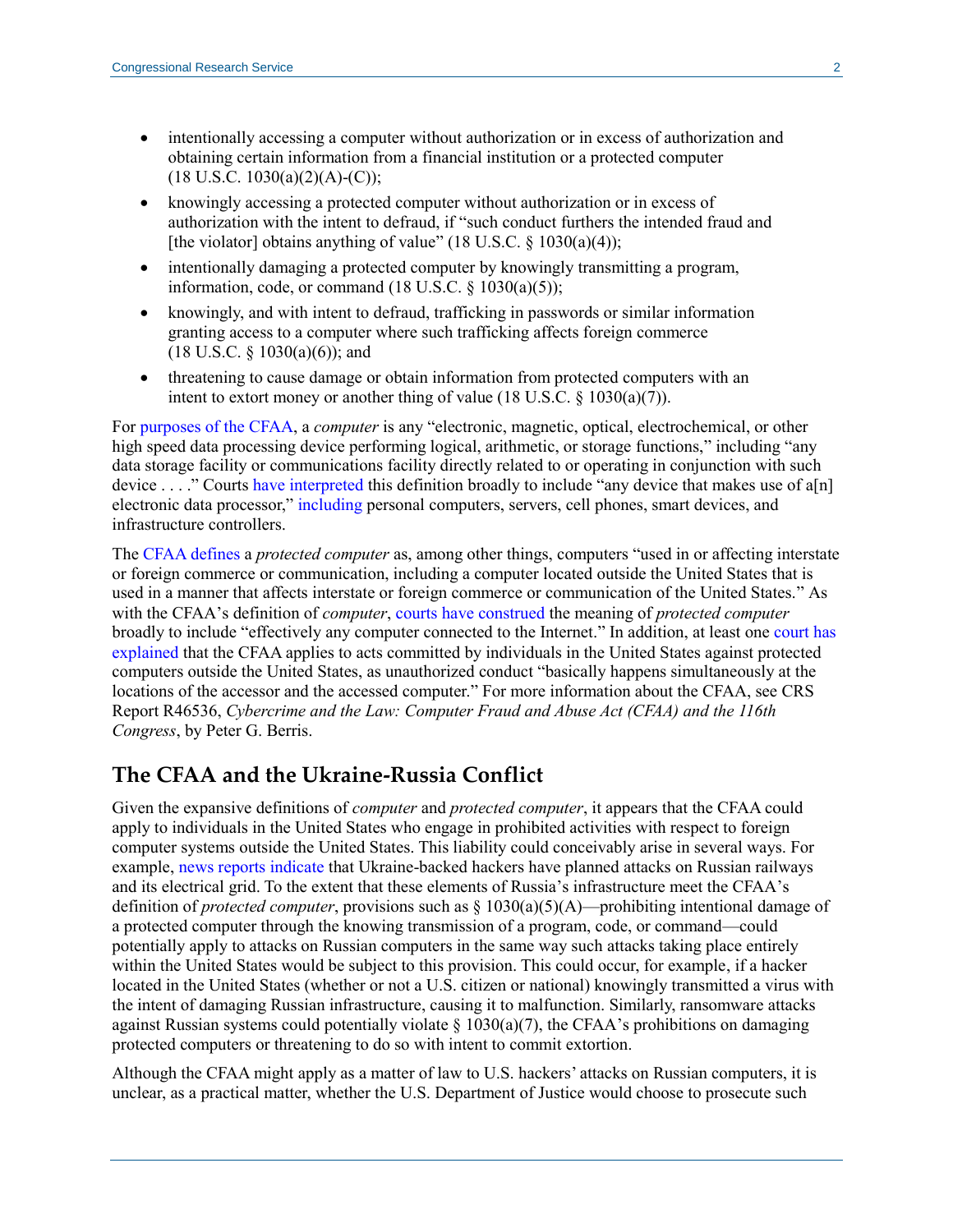conduct. It also seems doubtful that Russia would cooperate with prosecutors or even reveal whether such cyberattacks had occurred, particularly [in light of reports](https://www.latimes.com/world-nation/story/2022-03-04/la-fg-russia-ukraine-military-casualties) that it is trying to downplay and censor its casualty numbers.

### **The Neutrality Act**

Since 1794, the Neutrality Act and its precursors have [prohibited](https://uscode.house.gov/view.xhtml?req=(title:18%20section:960%20edition:prelim)%20OR%20(granuleid:USC-prelim-title18-section960)&f=treesort&edition=prelim&num=0&jumpTo=true) U.S. nationals from taking certain actions "against the territory or dominion of any foreign prince or state, or of any colony, district, or people with whom the United States is at peace." Among other conduct, the Neutrality Act prohibits U.S. nationals fro[m accepting a military commission](https://uscode.house.gov/view.xhtml?req=(title:18%20section:958%20edition:prelim)%20OR%20(granuleid:USC-prelim-title18-section958)&f=treesort&edition=prelim&num=0&jumpTo=true) o[r enlisting](https://uscode.house.gov/view.xhtml?req=(title:18%20section:959%20edition:prelim)%20OR%20(granuleid:USC-prelim-title18-section959)&f=treesort&edition=prelim&num=0&jumpTo=true) in a foreign military while within the jurisdiction of the United States, wit[h limited exceptions.](https://uscode.house.gov/view.xhtml?req=(title:18%20section:959%20edition:prelim)%20OR%20(granuleid:USC-prelim-title18-section959)&f=treesort&edition=prelim&num=0&jumpTo=true)

One provision of the Neutrality Act[—18 U.S.C. §](https://uscode.house.gov/view.xhtml?jumpTo=true&edition=prelim&req=(title%3A18+section%3A960+edition%3Aprelim)+OR+(granuleid%3AUSC-prelim-title18-section960)&f=treesort&num=0&hl=false) 960—prohibits individuals, while on U.S. soil, from beginning, preparing the means for, furnishing the money for, or taking part in "any military or naval expedition or enterprise" against a nation with whom the United States is at peace. While this section seems to potentially encompass U.S. hackers targeting foreign computers, particularly if doing so would aid another country engaged in hostilities with the target, it does not appear that  $\S$  960 has ever been applied to individuals engaged in hacking or other cyber activities. On the contrary, more than a century ago in *Wiborg v. United States*, the Supreme Court [defined](https://tile.loc.gov/storage-services/service/ll/usrep/usrep163/usrep163632/usrep163632.pdf#page=19) *military expedition* narrowly as "a journey or voyage by a company or body of persons, having the position or character of soldiers, for a specific warlike purpose." The Court has not considered the scope of § 960 since 1896, and it is possible that a court could revisit this issue. Several legal scholars have recognized this possibility, citing the growing [rise of cyber warfare](https://crsreports.congress.gov/product/pdf/IF/IF11292) and an [evolving understanding](https://www.realcleardefense.com/articles/2020/05/07/the_evolving_nature_of_war_115259.html) of the types of conduct that constitute military action [to speculate](https://wilj.law.wisc.edu/wp-content/uploads/sites/1270/2021/12/39.1_144-174_Ashe.pdf#page=14) that § 960 could potentially be applied to hacking or other cyberattacks. Under the current definition of *military expedition or enterprise*, however, it seems unlikely that U.S. hackers could violate § 960 through purely cyber activities. One possible exception might be if the hackers' activities "provide[d] or prepare[d] a means for" a military expedition or enterprise, such as gathering intelligence about Russian troop positions that was used by Ukraine to launch a conventional attack. For more information about the Neutrality Act, see CRS In Focus IF12068, *[U.S. Nationals and Foreign Military](https://crsreports.congress.gov/product/pdf/IF/IF12068)  [Service](https://crsreports.congress.gov/product/pdf/IF/IF12068)*, by Jennifer K. Elsea, Jonathan M. Gaffney, and Alan Ott.

### **Considerations for Congress**

It appears that U.S. hackers' involvement in the Ukraine-Russia conflict could violate the CFAA and, under certain circumstances, the Neutrality Act. Those laws, however, contain enough ambiguity that it is unclear whether courts would find those laws applicable to such actions by a U.S.-based group or individual. It is also unclear whether the Department of Justice would prosecute any such offenses or whether Russia would cooperate with any investigations necessary to prosecute such conduct.

If Congress believes that current laws do not adequately prohibit U.S. hackers' participation in foreign conflicts, it may seek to clarify the scope of the CFAA or Neutrality Act to unambiguously proscribe attacks on foreign governments' computers. For example, Congress could define *military expedition* under § 960 to include offensive cyberspace operations. If Congress were to do so, § 960 would likely prohibit additional conduct, such as a foreign government's cyberattack on another nation with the participation of U.S. volunteers, or U.S. hackers supplying a foreign government with passwords or information regarding vulnerabilities in another nation's systems. Depending on how broadly Congress statutorily defines *military expedition*, it might be possible for U.S. hackers acting independently from a foreign government to violate § 960, just as [the Supreme Court has recognized](https://tile.loc.gov/storage-services/service/ll/usrep/usrep163/usrep163632/usrep163632.pdf#page=20) that "[a] few men deluded with the belief of their ability to overturn an existing government or empire" may do so when launching a conventional military expedition.